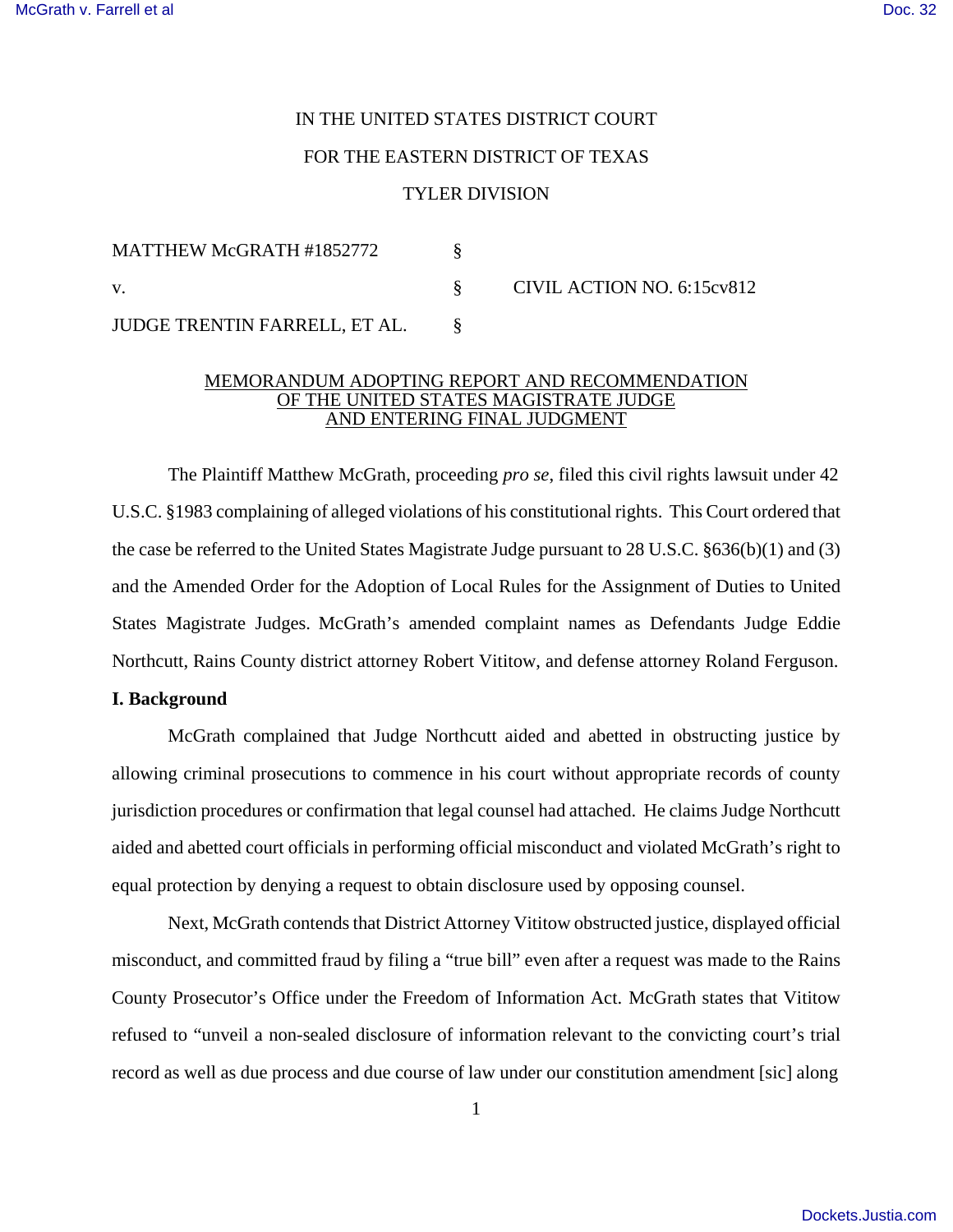with the State's own constitution as to Article 1.03 Chapters 2, 15, 16, 19, and 20 of the T.C.C.P. [Texas Code of Criminal Procedure]. In [sic] further violates Plaintiff's 5th, 6th, and 14th Amendment."

McGrath asserts that his defense attorney Roland Ferguson gave or allowed false information with malice and refused to disclose probable cause elements in judicial proceedings. He claims Ferguson violated his constitutional rights by obstructing justice, committing perjury, and failed to challenge the composition of the grand jury. Although Ferguson is a private individual, McGrath asserts that the attorney was a willful participant with the state prosecutor to obtain a plea bargain and conviction of the charge alleged.

Although McGrath stated that he was aware of judicial and prosecutorial immunity, he argued these did not apply because he "can show by testimony and proof of record that the immunity is overcome by the grand jury procedures and selections are out of judge's liability. It's non-judicial because it's before district court retains power, and though it's judicial in nature, it's taken in complete absence of all jurisdiction." He goes on to state that he overcomes prosecutorial immunity because "his approach to administrative or investigative acts which is required by the grand jury and its panel to extensively perform before indict [sic]." McGrath cites *Burns v. Reed*, 500 U.S. 478, 493, 111 S.Ct. 1934, 114 L.Ed.2d 547 (1991), in which the Supreme Court held that a prosecutor had absolute immunity for an appearance in court in support of an application for a search warrant and the presentation of evidence during that appearance was protected by absolute immunity, but the act of giving legal advice to the police was not protected by absolute immunity.

McGrath argued that his conviction is fraudulent and obtained without due course of law. He asked that he be returned to his county of conviction while a federal investigation is conducted of the grand jury procedures in Rains County.

# **II. The Report of the Magistrate Judge**

After review of the pleadings, the Magistrate Judge issued a Report stating that in order to recover damages for allegedly unconstitutional conviction or imprisonment, or for other harm caused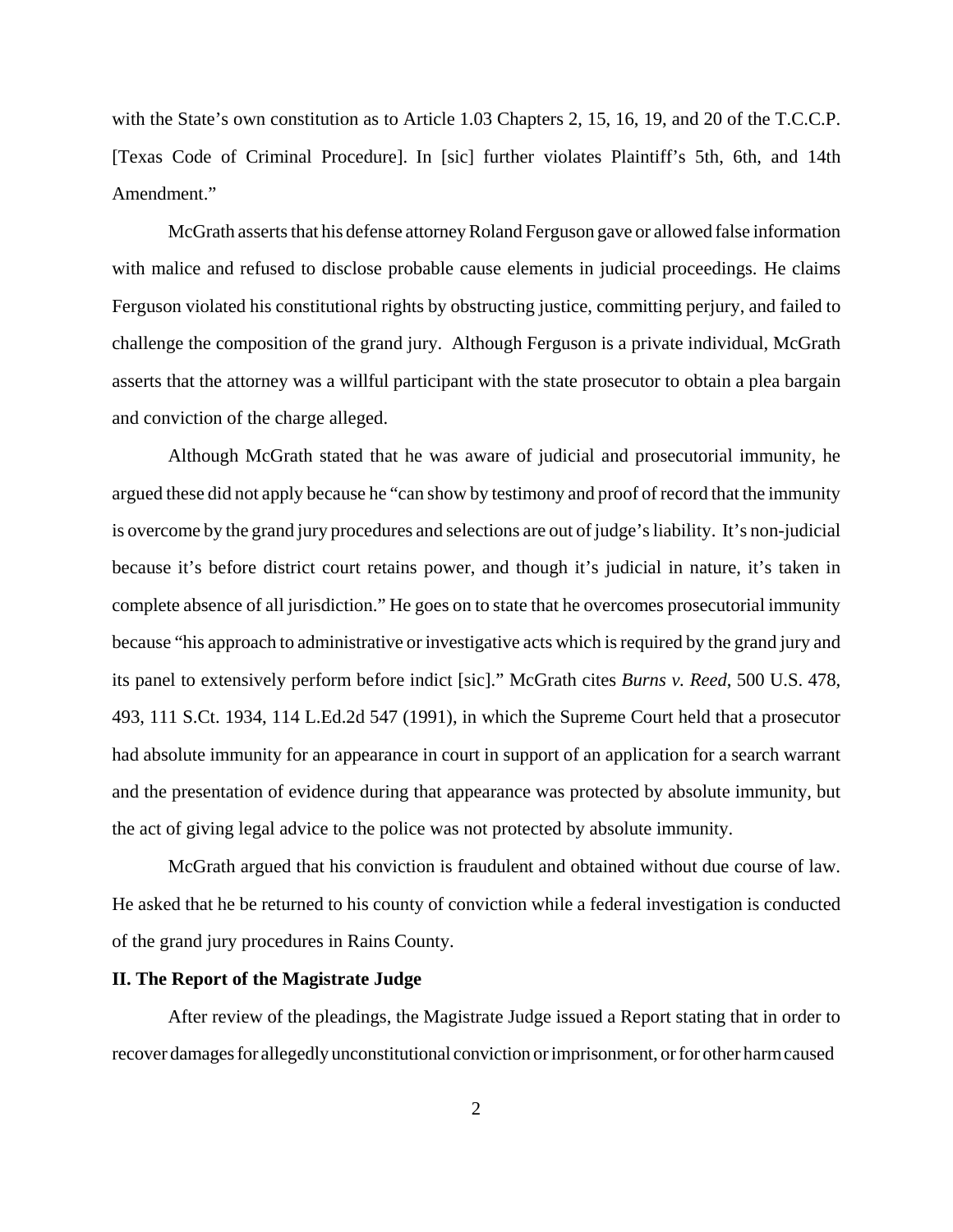by actions which would render a conviction or sentence invalid, a plaintiff under 42 U.S.C. §1983 must prove that the conviction or sentence has been reversed on direct appeal, expunged by executive order, declared invalid by an authorized state tribunal, or called into question by a federal court's issuance of a writ of habeas corpus. *Heck v. Humphrey*, 512 U.S. 477, 486-87, 114 S.Ct. 2364, 129 L.Ed.2d 383 (1994); *Clarke v. Stalder*, 154 F.3d 186, 189 (5th Cir. 1998) (*en banc*). The Magistrate Judge determined that McGrath's claims implicated the validity of his conviction and recommended that the lawsuit be dismissed with prejudice to the claims being asserted again until McGrath met the *Heck* prerequisites.

McGrath argued in his amended complaint that a *Heck* bar does not apply because he "filed this claim before final disposition on his state habeas corpus along with in his direct appeal, the Court of Appeals showed the 1st prong of *Strickland* was proven but the second wasn't. This shows an invalidation on direct appeal."<sup>1</sup> The Magistrate Judge observed that when McGrath appealed his conviction, the state appellate court held that counsel erroneously advised McGrath to waive his right to a jury trial on punishment, thus satisfying the first prong of *Strickland*, but that McGrath failed to show prejudice and thus did not satisfy the second prong. As a result, the judgment of conviction was affirmed. *McGrath v. State*, slip op. no. 12-13-00128-CR, 2014 WL 1677914 (Tex.App.-Tyler, April 23, 2014, pet. ref'd). McGrath's state habeas application was denied by the Texas Court of Criminal Appeals without written order on the findings of the trial court without a hearing. *Ex Parte McGrath*, no. WR-83,765-01 (Tex.Crim.App., March 2, 2016). A second state habeas application was dismissed as successive on June 1, 2016. However, because McGrath's conviction was upheld on direct appeal and his applications for state habeas corpus relief were denied, the Magistrate Judge rejected McGrath's assertion that *Heck* did not apply.

<sup>1</sup> In *Strickland v. Washington*, 466 U.S. 668, 687, 104 S.Ct. 2052, 80 L.Ed.2d 674 (1984), the Supreme Court held that to establish a claim of ineffective assistance of counsel, a habeas corpus petitioner must show that his counsel's performance was deficient and that he was actually prejudiced as a result.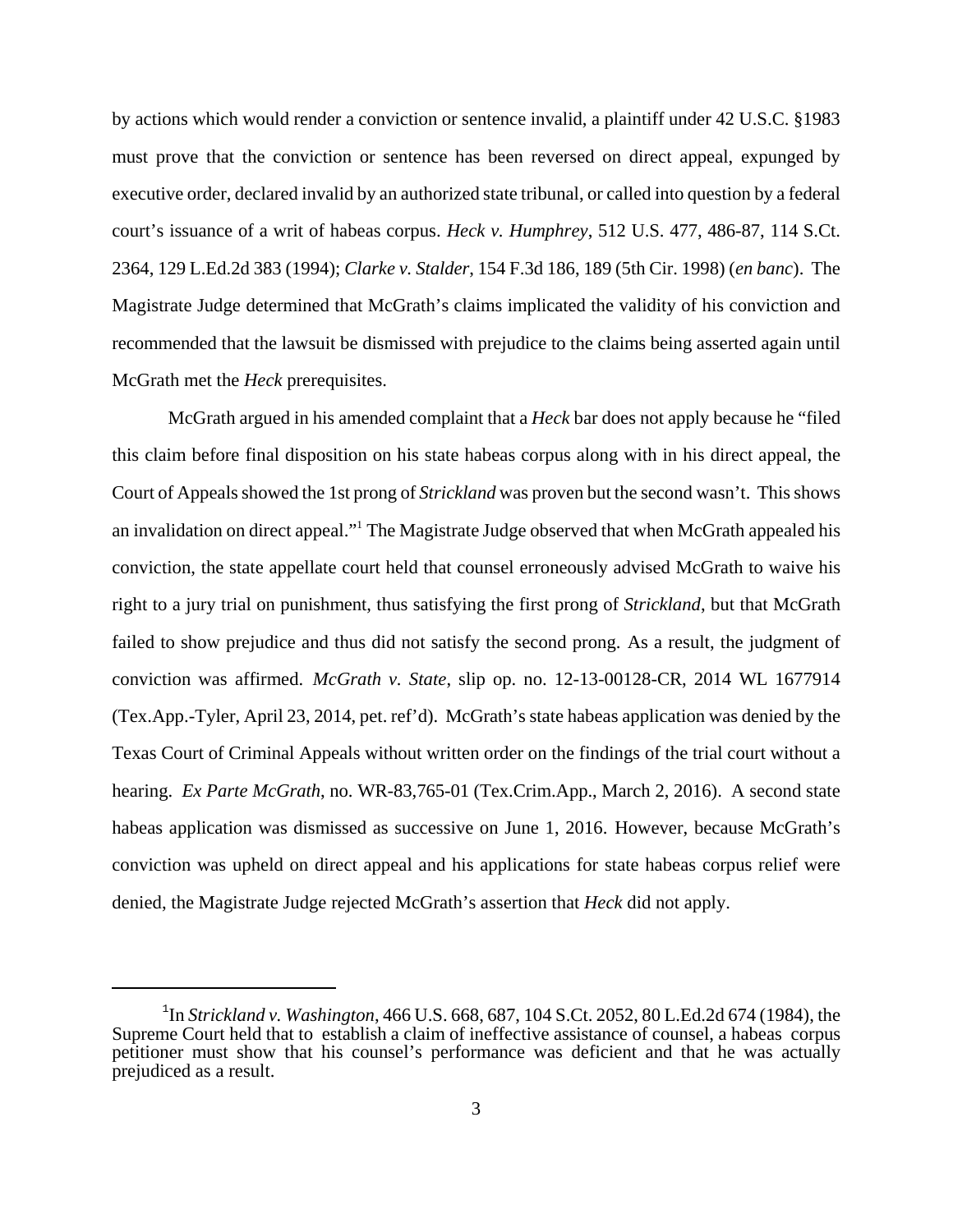### **III. McGrath's Objections**

After summarizing his claims, McGrath argues that there are no records of grand jury proceedings to show what process was ever done, and that he has requested to examine "any and all statements of any and all witnesses before a grand jury along with the minutes as well which indicted him/them, and all documents, photographs, and other tangible items, exhibits to the grand jury." He cites Federal Rule of Criminal Procedure 6(a)(1), relating to grand juries in federal criminal prosecutions, and maintains that a defendant may challenge a grand jury on the ground that the jurors were not legally qualified or were improperly selected. He contends that grand juries must be made up of a fair cross-section of the population.

Next, McGrath asserts that prosecutors are obligated to refrain from certain improper conduct while bringing and presenting the government's case, including deceiving the grand jurors about the quality of hearsay testimony, stating that the defendant is "a real hoodlum," accusing the defendant of crimes not investigated by the grand jury, and allowing government agents to make false and misleading statements. He complains that the judge arbitrarily empaneled a grand jury and then acted as an investigator during the grand jury proceeding.

McGrath states that he sought a declaratory judgment and a preliminary and permanent injunction ordering the defendants to stop all orders executed upon him and a return to the jurisdiction where the prosecution commenced while a full-scale investigation is performed on the county's records, as well as compensatory and punitive damages plus court costs.

McGrath contends that the alleged violation occurred before any judgment of conviction or challenge to the grand jury proceedings, which would not necessarily imply the invalidity of his conviction or shorten the duration of his confinement. He argues that judges are not immune from injunctive relief and that judicial immunity does not extend to ministerial or administrative actions. McGrath alleges that courts will not reverse convictions or dismiss indictments post-conviction for violations of grand jury procedures, but acknowledges that he has filed a petition seeking federal habeas corpus relief concerning his conviction.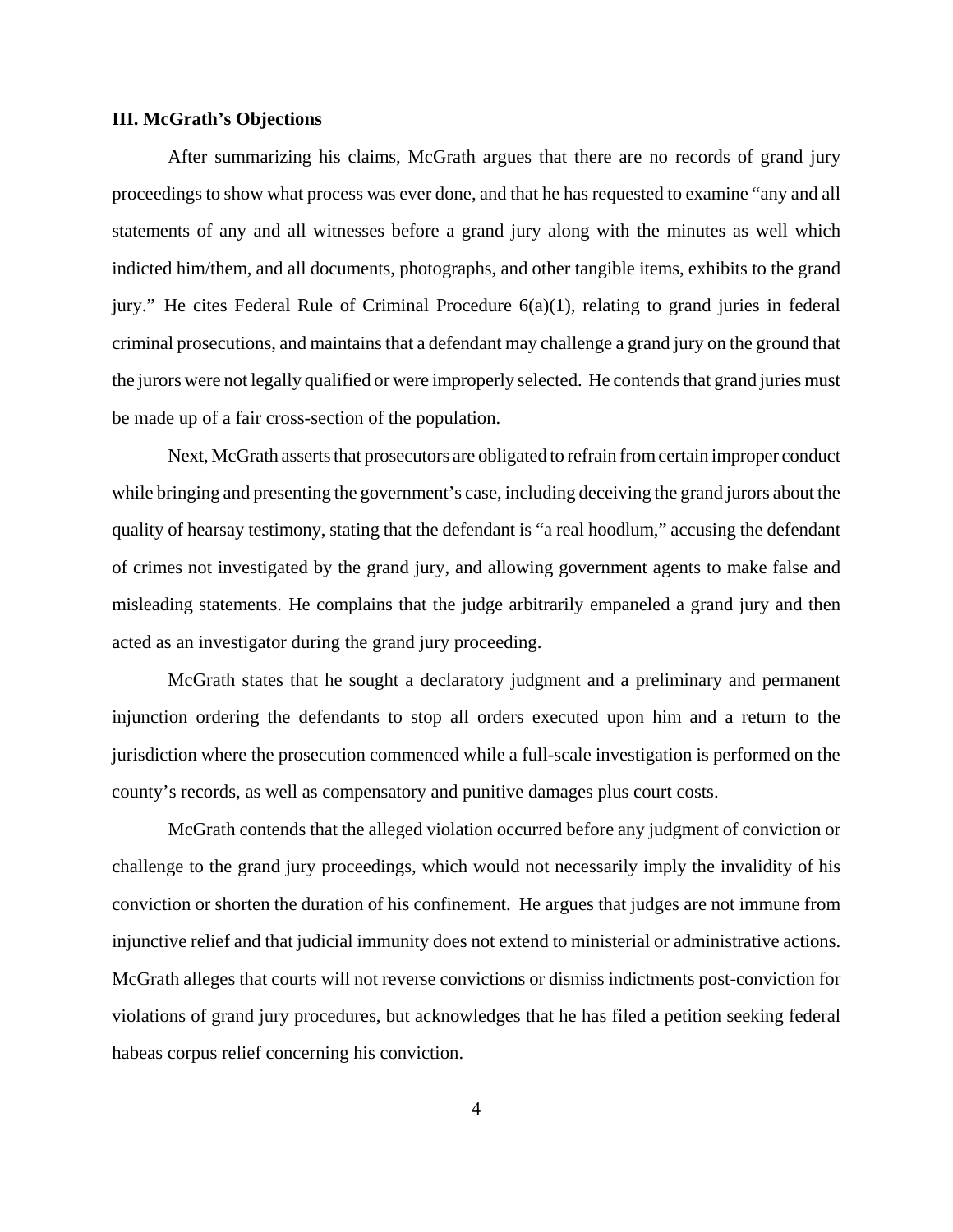McGrath further maintains that prosecutors can abuse their special relationship with the grand jury and states that grand juries are "an appendage of the Court," powerless themselves to compel the testimony of witnesses. He discusses the standards for release of grand jury testimony and contends that it is improper for a government attorney to act as both prosecutor and witness as to material facts before the grand jury. He states that a prosecutor's misconduct in attempting to discover whether a boot print found at the scene of the crime was left by the defendant was an investigatory, administrative function for which the prosecutor was entitled only to qualified immunity and that a prosecutor's calling the grand jury to consider allegedly false evidence produced by their investigative work did not retroactively transform that work from administrative to prosecutorial. McGrath concludes by again stating that his lawsuit does not challenge the judgment and sentence, rendering *Heck* inapplicable. Alternatively, he asks that the complaint not be dismissed but be stayed until his federal habeas corpus petition is resolved.

### **IV. Discussion**

The Fifth Circuit has held that an equal protection challenge to the selection of the grand jury can be grounds for federal habeas corpus relief. *Woodfox v. Cain*, 772 F.3d 358, 363 (5th Cir. 2014), *cert. denied*, 136 U.S. 38, 193 L.Ed.2d 26 (2015). Under Texas law, a challenge to an indictment based upon the claim that it was not returned by a lawfully chosen or empaneled grand jury takes the form of an exception to the form of the indictment. Tex. Code Crim. Pro. §27.09. McGrath complains that his attorney, Roland Ferguson, failed to challenge the grand jury and "was a willful participant with the state prosecutor to obtain a plea bargain and conviction," which is in effect a claim of ineffective assistance of counsel. Were McGrath to prove that the grand jury which indicted him was unlawfully empaneled, the judge and the prosecutor committed misconduct, and his attorney rendered constitutionally ineffective assistance by failing to object and working with the prosecutor to get McGrath convicted, the validity of his conviction and sentence would be called into doubt. *See Perez v. United States*, 481 F.App'x 203, 2012 WL 2938060 (5th Cir., July 19, 2012) (state prisoner's allegation that his indictment was obtained by fraud is barred by *Heck*). The